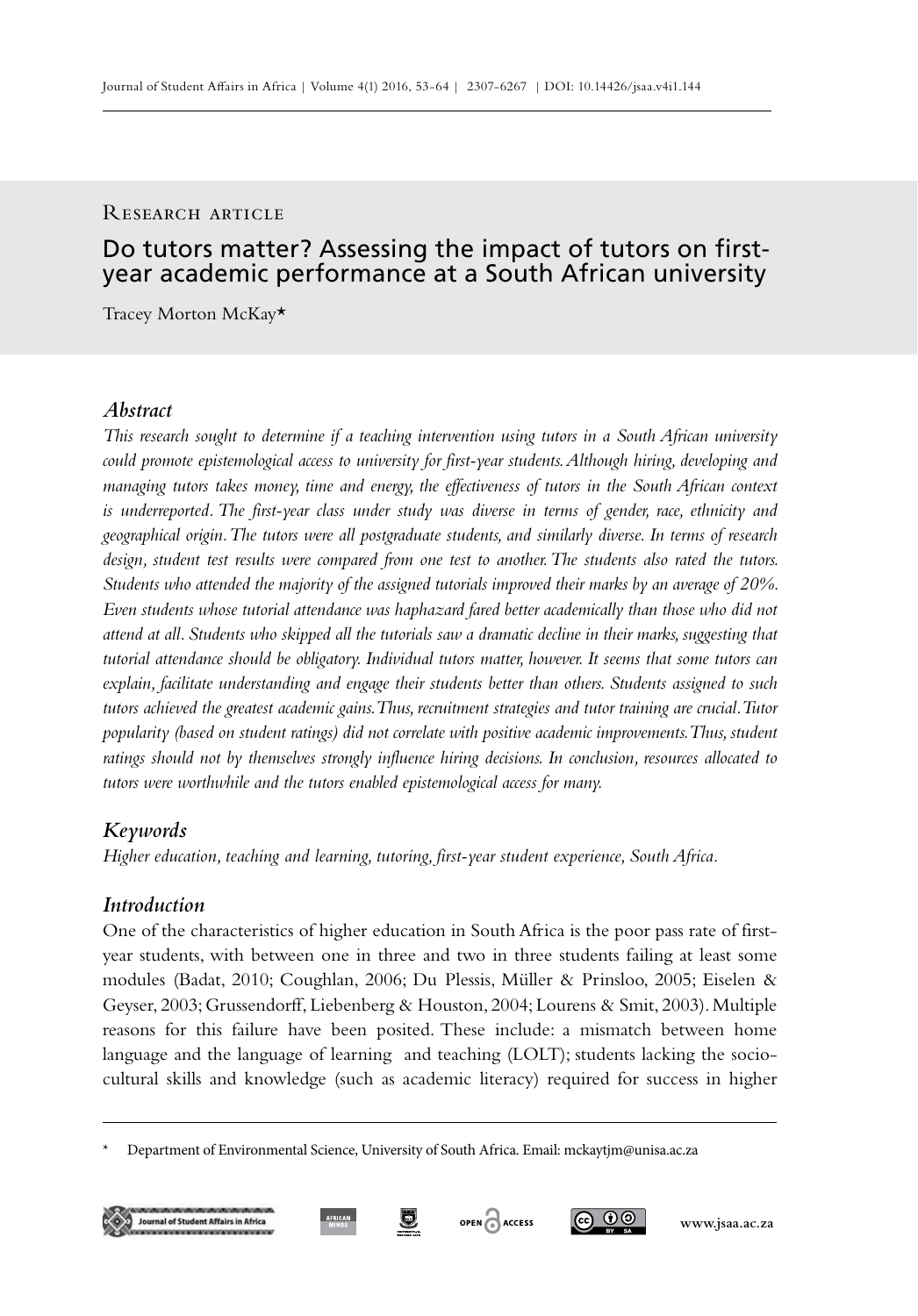education; poor time management; poor orientation strategies; and poor study habits (Cross & Carpentier, 2009; Grant, 2005; Jansen, Sehlapelo & Tabane, 2007; Maree, 2008; Mgqwashu, 2009; Mouton, Louw & Strydom, 2013). Such students are often described as "underprepared for university study" (Davids, 2014; Dube, Kane & Lear, 2012; Underhill & McDonald, 2010). Ensuring that students gain epistemological access to the knowledge domains of academia requires an adaptation to the teaching programme to help students acquire the requisite skills, content and ways of doing specific to the discipline (Underhill, Clarence-Fincham & Petersen, 2014). This includes overt teaching of the conventions of academia, where students are "socialised" into the discipline of study (Archer, 2008). One way of doing this is to make use of structured tutorials run by discipline-specific tutors.

As tutors and tutorial groups can be viewed as a means of bringing the key elements of participation and "reification" together, the tutor intervention study described here drew on the community of practice approach (Davids, 2014; Grant, 2005; Lave & Wenger, 1991). "Reification" is understood here as the "way things are done" and is manifest in specific academic activities; participation is the performance of the way "things are done" (Wenger, 1998). In this case, the tutorials and the tutors created a learning environment in which students could learn the way things are done through performance in a safe, supportive environment (Sutherland, 2009; Aluko & Hendrikz, 2012). The tutorial activities can be thought of as boundary objects – structured learning activities designed to enable students to move progressively towards full participation in a community of practice (Wenger, 1998). However, the structured learning activities are insufficient on their own: they require brokering by the tutors. Page, Loots and Du Toit (2005) and Underhill, Clarence-Fincham and Petersen (2014) both argue strongly that these tutors must be part of the discipline themselves if this "brokering" is to be successful.

#### *Tutorials and tutors*

There are various types of tutoring: (1) one-on-one; (2) peer; (3) group; (4) cross-age; and (5) online, using email or discussion forums (Van Lehn, 2011). In this study, the type of tutorial system could be best described as a small group or class in which a more experienced or able student works with less experienced students to help them, in a structured and organised manner (such as with set meeting times and venues), to adjust to a new environment or discipline (Page, Loots & Du Toit, 2005). Such tutorials enable a more individualised instruction, considered vital in the context of large classes, complex student needs and a diverse student body (Underhill, Clarence-Fincham & Petersen, 2014). They were also broadly similar to Geography tutorials described by Appleton (2010) as teaching sessions aimed at helping students understand complex power relations and writing skills, by making use a variety of sources such as books, websites and reports. Tutorials are, therefore, small groups or classes in which learning is more personalised and individualised. They complement the lectures (Mischo & Haag, 2002).

#### *The international perspective*

A great deal of literature supports the notion that tutoring can have a positive effect on student academic performance (Beck, Skinner & Schwabrow, 2013; Cohen, Kulik & Kulik,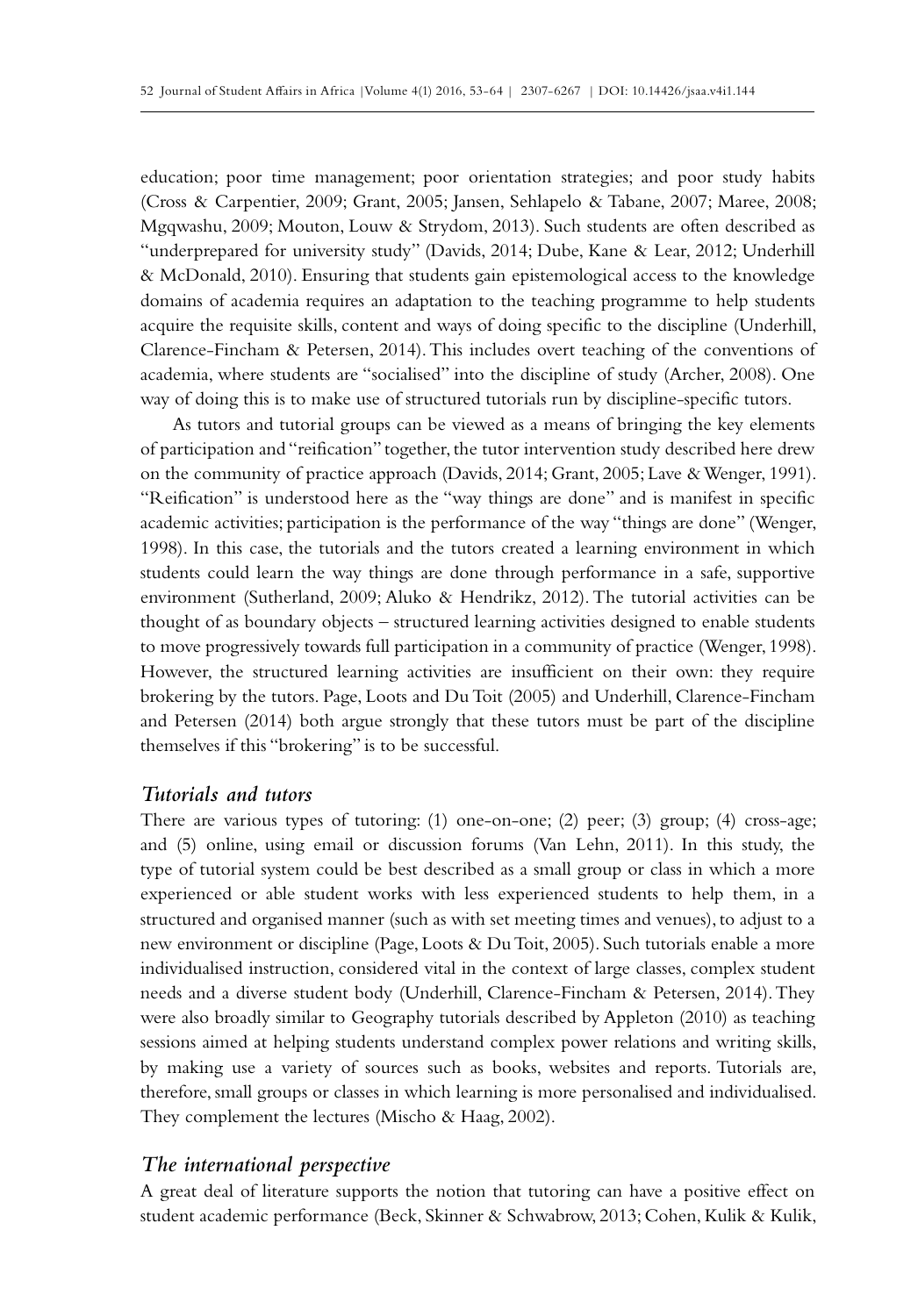1982; Colvin, 2007; Merrill *et al*., 1992; Robinson, Schofield & Steers-Wentzell, 2005). For example, Mischo and Haag's (2002) work in Germany found that tutoring positively affected school performance and motivational levels. Margolis (2005) found that exposure to tutoring resulted in better test scores, enabled students to acquire more learning strategies, and improved their reading skills. Walsh, Larsen and Parry (2009) found that both academic tutors (who helped students with the discipline) and personal tutors (who helped them to adjust to university life) had a positive effect on first-year student success. In a cross-national study, Hof (2014) found that tutoring had a positive impact on academic performance in India, Israel, Italy and the United States. With tutoring, student's tests scores go up, their reading improves, and their ability to understand mathematics, language and social science concepts increases (Hof, 2014; Robinson, Schofield & Steers-Wentzell, 2005). Thus, employing tutors in higher education offers a significant value proposition (Retna, Chong & Cavana, 2009; Truer, 2014). This is especially true for universities battling with large classes and at-risk students (Colvin, 2007; Retna, Chong & Cavana, 2009; Robinson, Schofield & Steers-Wentzell, 2005).

While the literature calls for the need for well-planned tutorials, there is also strong support for the proper training and careful appointment of tutors (Sutherland, 2009). For example, Margolis (2005) emphasises that tutors who are certified (qualified), experienced and competent are more successful than ones who are not. Thus, expertise and skills matter. In particular, good tutors help students to build self-efficacy, encourage persistence and take credit for achievements. Walsh, Larsen and Parry (2009) suggested the best tutors make themselves available to their students and are friendly, approachable and sympathetic. Van Lehn (2011) argues that good tutors are ones who are able to scaffold reasoning tasks (using guided prompting) and give frequent and motivational feedback (praise the efforts of the students; get students to focus on effort, not ability). Scaffolding also requires that a tutor is able to unpack the task/reading; break tasks down into smaller manageable components; make tasks shorter, less complex, and more concrete; and issue clear instructions (Appleton, 2010).

Good tutors, therefore, give students repeated opportunities to master a skill. They are strategic in their focus – that is, on the important skills/content. They use simple, direct language and avoid negative comments. They have good social skills as they are enthusiastic, good listeners, have good/positive body language and actively manage anxiety in their students (Appleton, 2010). Tutors are unlikely to be simply born with such skills and pedagogical knowledge, so tutors need structured support and training – workshops, survival guides, definite roles and responsibilities, tutor support groups and mentoring (Sutherland, 2009). Robinson, Schofield and Steers-Wentzell (2005) found that tutor training had a positive effect by making the tutors more interactive; training improved their interpersonal, managerial and content skills (especially teaching tutors to stay on task and being well versed in the content). Nevertheless, tutors also need to be chosen well, monitored, and adequately supervised (Appleton, 2010; Margolis, 2005). Despite this, tutors are often part-time, motivated only by the money, inexperienced, and usually students themselves. Tutors, then, are beginners, lacking in subject knowledge and teaching experience, yet under pressure to produce high-quality learning experiences.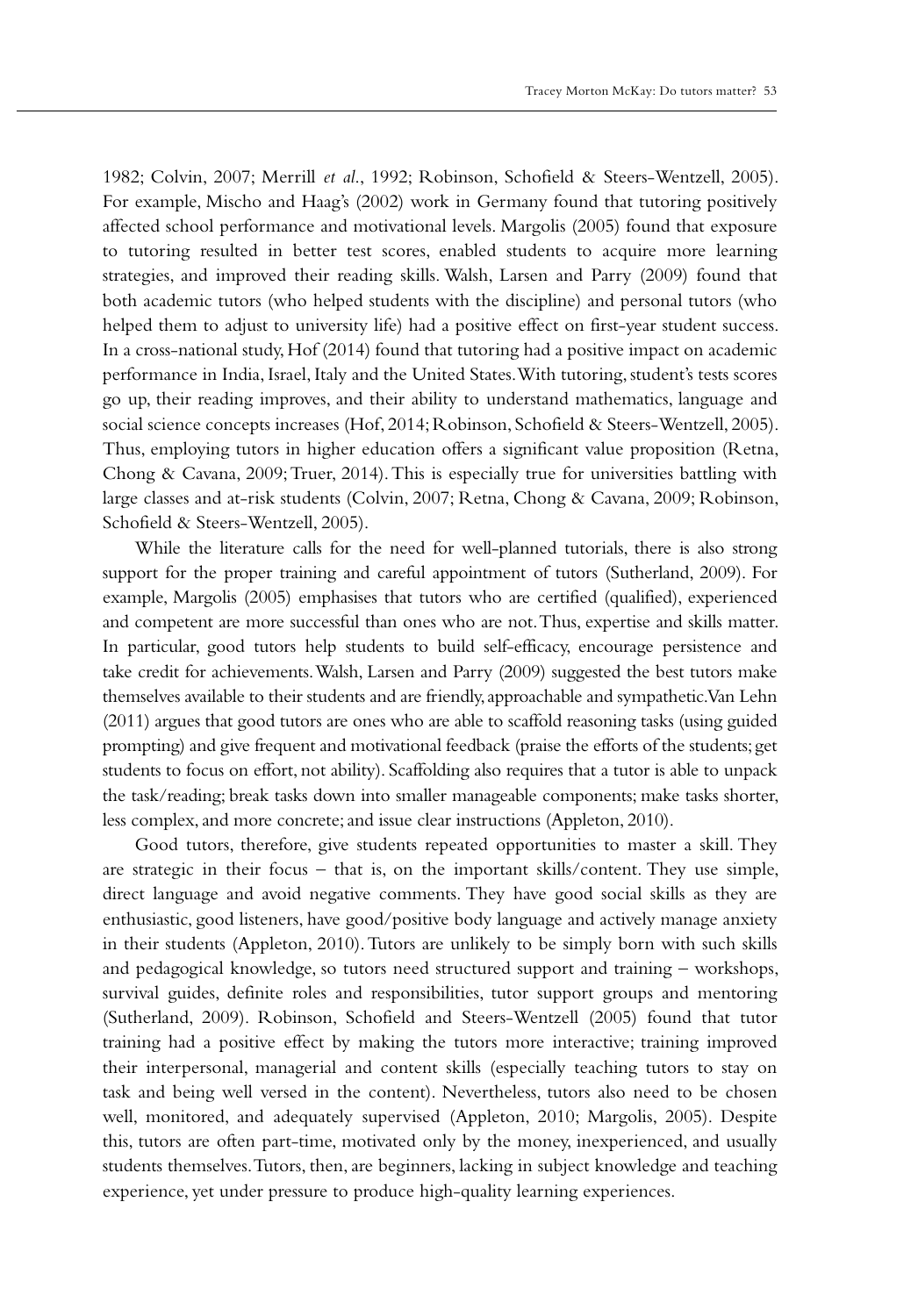## *Tutors: the South African perspective*

A number of studies published between 2005 and 2014 indicate that many South African universities are grappling with tutor-related issues. A number of themes emerge from these studies. First, within the context of massification, a tutorial system is seen as pivotal to broadening participation and improving throughput rates of underprepared students (Fouche, 2007; Page, Loots & Du Toit, 2005; Thomen & Barnes, 2005; Underhill, Clarence-Fincham & Petersen, 2014). Second, tutorials seem to have a positive impact on academic performance – so much so that skipping tutorials was linked to academic failure (Fouche, 2007; Page, Loots & Du Toit, 2005). Fouche (2007) and Seabi, Cockcroft and Fridjhon (2009) found a statistically significant difference between the academic performance of students who attended tutorials and those who did not. Third, much work has been conducted on the value that tutorials offer students, such as promoting deep learning, enabling active engagement, lowering student stress levels, building cognitive strengths that support the acquisition and retention of skills and knowledge, and promoting a passion for the discipline (Hlatshwayo, 2013; Thomen & Barnes, 2005; Underhill, Clarence-Fincham & Petersen, 2014). Fourth, a strong emphasis on the need to develop and train tutors, specifically within the discipline in which they must operate, emerges (Dube, Kane & Lear, 2012; Roux, 2009; Underhill, Clarence-Fincham & Petersen, 2014; Underhill & McDonald, 2010).

## *The research context*

The students who participated in this study were all first-year Geography students at the University of Johannesburg. The class was diverse in terms of race, gender, socio-economic status, and degrees for which students were registered. A typical student in this module could be described as black, male, aged roughly 19½, having matriculated in a rural or township school in Gauteng, where the fees were nil or low but the matriculation pass rate was relatively good. The tutorials were designed explicitly to support the lectures but not to replace or repeat them. Tutors were to assist students with course-related Geography knowledge but – in line with the recommendations of Roux (2009) – without re-teaching the lectures and without doing all the work for the student. Tutorials supported the lectures by providing the students with additional information, through case studies or examples, of the content with the purpose of promoting greater understanding thereof (see Appendix I for an example from the lecture/work schedule).

Also, the tutorials were designed to support the acquisition of specific academic literacy skills, such as "reading for understanding", academic writing, problem-solving, and how to build an academic argument. Thus, the tutorials were highly structured, with specific reading and writing tasks that students had to complete. This type of tutorial was developed based on earlier work done by the author (McKay, 2013). Students signed up for specific time slots, which were then allocated to specific tutors. In line with the recommendations of Roux (2009), all tutors were supposed to have the same number of students and students were not supposed to switch tutor groups. To "incentivise" the students to attend and do the learning activities, students were told that the tutorials were compulsory and that work completed for the tutorials would count 10% towards the semester mark. There were 13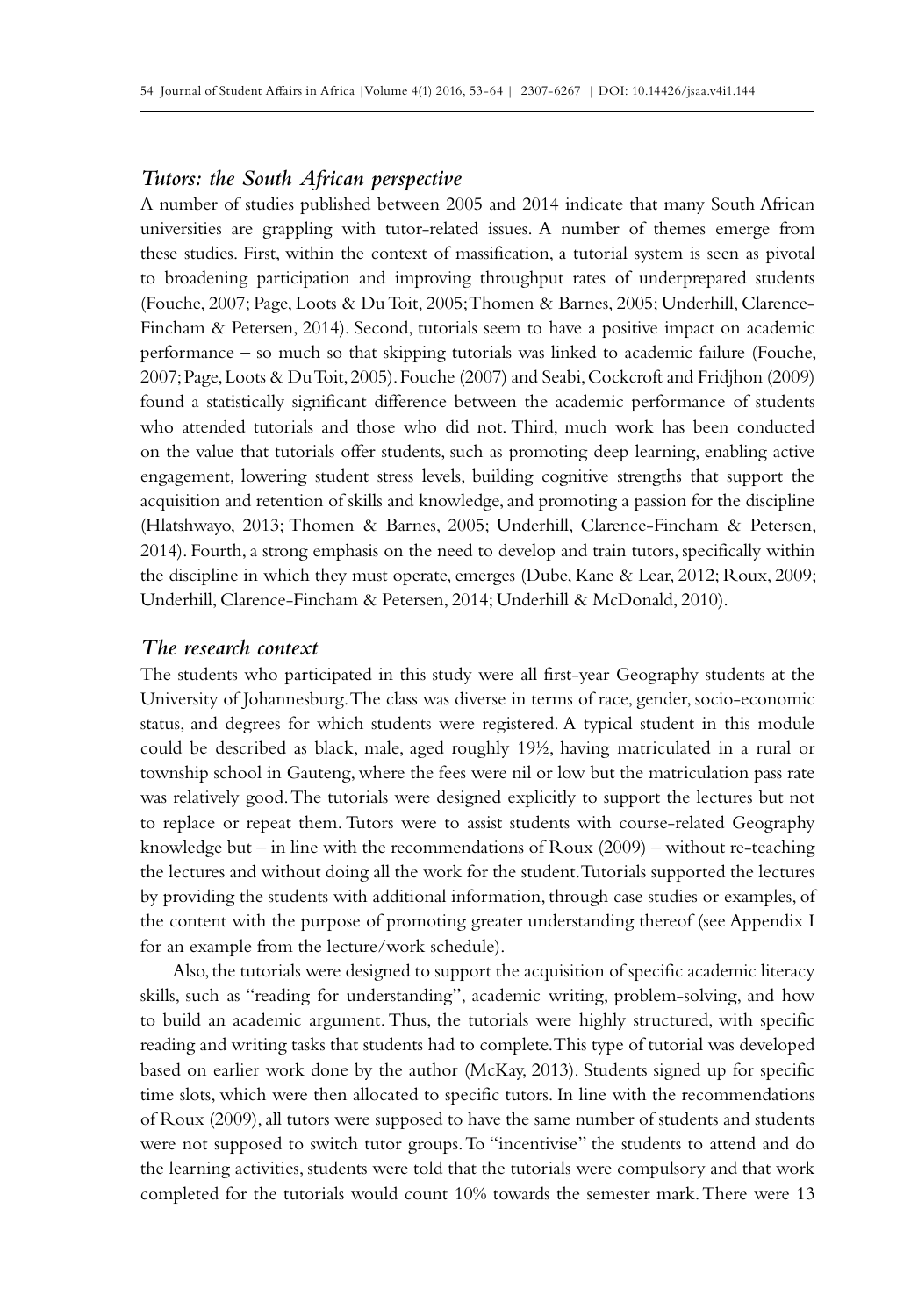tutorials over the 14-week semester, each with an associated task. Each student's 10 best tutorial tasks were incorporated into the final semester mark (similar to what was reported by Thomen and Barnes [2005], where tutorial marks counted 5%). Unfortunately, as with the case of Fouche (2007), and unlike the situation reported at the University of Fort Hare by Thomen and Barnes (2005), there was no way to force students to attend tutorials.

The tutors were all postgraduate Geography students of mixed gender and race. In line with the recommendations of Roux (2009), there was a tutor co-ordinator who was a doctoral student in Geography. The coordinator assisted the lecturer with academic administration – capturing marks, checking that tutorials took place, assisting with the management of the tutors, giving feedback to the lecturer when problems arose, and so forth. The tutors had a number of duties: (1) attending tutor meetings and training sessions; (2) sitting in on lectures (to assist the lecturer to maintain order in the lecture hall); (3) handing out and collecting documents (such as tests and assignments); (4) preparing for the tutorial sessions; (5) being punctual for tutorials, using the full teaching time; (6) various administrative tasks (such as assisting with capturing marks and keeping attendance records); (7) the marking of some tasks; (8) scheduling individual one-on-one sessions with students (on request); and (9) referring students with general study habit problems, writing problems, emotional and other problems to the relevant professionals (such as the Writing Centre or Student Psychological services).

Although tutorial support for this module began in earnest in 2010, to date there are no official time slots for tutorials (due to timetable and venue constraints). The tutorial model was refined over time. In 2011, not all the tutors taught all the scheduled tutorials or submitted reports. This could be because once a tutor was on the payroll, he or she was paid regardless of whether he or she had delivered the service. Thus, some tutors realised that they could skip tutorials without losing out financially. In addition, if tutors resigned, they could not be replaced as the budget had already been allocated to a specific individual and reallocation of these funds was an overly bureaucratic task that often yielded no result. Another challenge was that not all students attended the tutorials, and tutors reported that even when students attended, they were seldom prepared for them. Moreover, informal complaints from students indicated that some tutors seemed to have better teaching and facilitation skills than others. Consequently, changes were implemented in 2012. Tutor payments were switched to the end of each term and only upon the submission of a claim form. Tutors had to sign contracts outlining their duties and what was expected of them. Tutors could no longer give 24 hours' notice – they could only leave at the end of a term or semester. Contracts were only issued for one semester at a time to manage poorly performing tutors out of the system.

For years, poor salaries hindered the recruitment of quality tutors. Thus, over time, payment rates were improved, with the rate per hour moving from R65 in 2011 to R109 by 2013. The number of hours for which the tutors worked also increased from five to ten per week, to increase the "take-home pay" of the average tutor. A cause of disagreement for the tutors was that under the old system hourly rates were based on qualifications, not job description. For example, in 2011, a tutor with an undergraduate degree was paid R65 an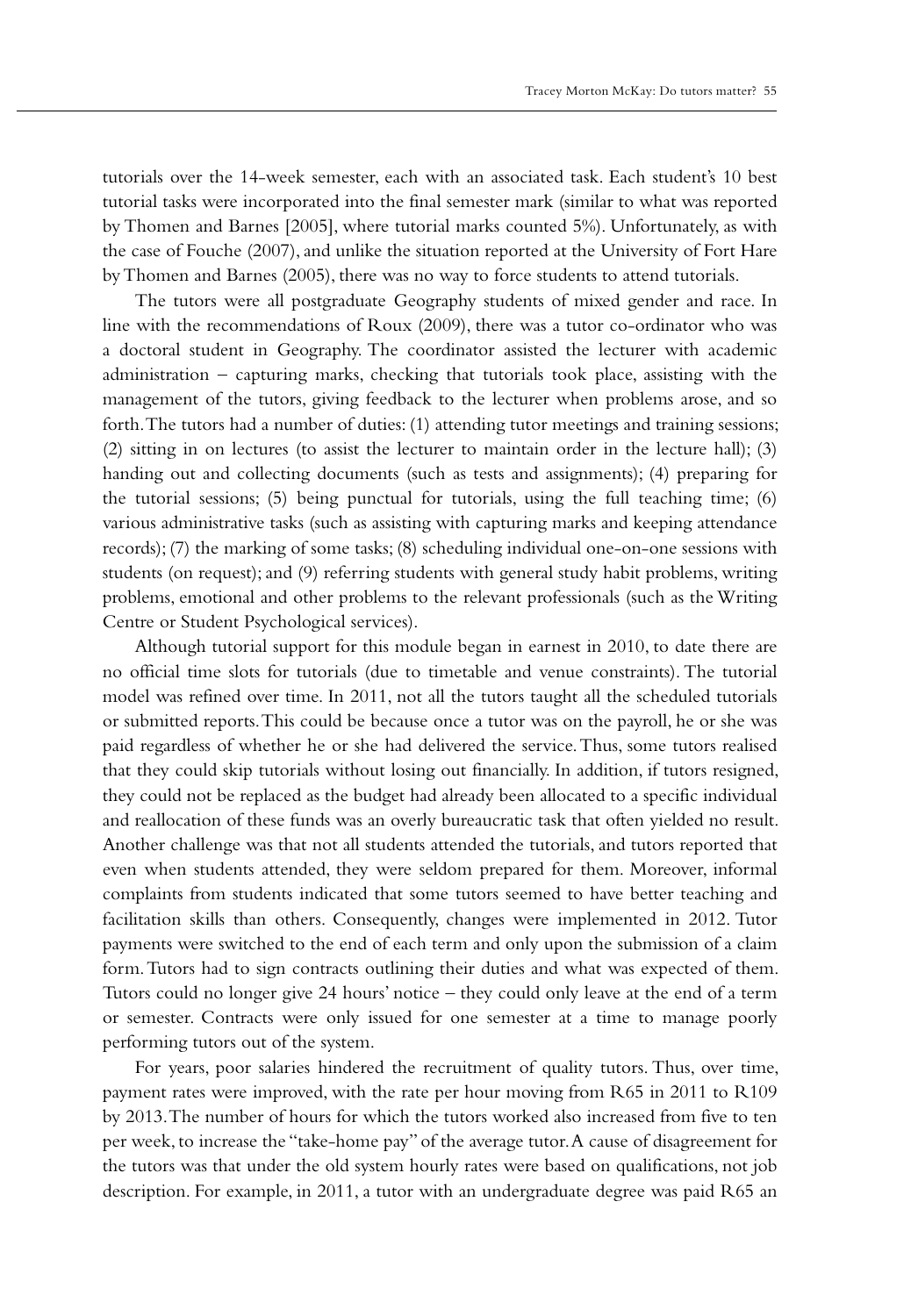hour, one with an honours degree R75 an hour, and one with a master's degree R88 per hour. Tutors considered this system unfair and wanted equal pay for equal work. In 2014, changes were made and all tutors were paid the same rate of R109 per hour for 140 hours (or roughly R15 200 per semester). This is in line with Page, Loots and Du Toit (2005), who recommend paying tutors the same basic fee (although with a bonus system for those who "went the extra mile"). The tutor coordinator received double that, as he or she worked 20 hours a week. Overall, the total tutor budget for the first semester in 2014 was about R90 000 (an increase of 53% from 2011). In addition, stricter hiring criteria were adopted to ensure that only tutors who had an affinity for teaching were hired.

## *Research method*

To determine whether the tutors had a positive effect on students' academic performance, the following methodology was employed. First, a class list was drawn up to constitute the population. As the official class list can change from day to day and week to week, the lecturer had to develop a class list using class attendance forms, test scripts, assignment submissions and tutorial attendance registers. On this basis, some 358 students constituted the total population. However, only 336 were on the final official faculty-issued class list. When the class list and the final official list matched one another by the end of the semester, a discrepancy of 6% (22 students) was recorded. It may be that some students attend classes and write tests but do not register or cancel their registration. The study followed the methodology used by Fouche (2007), Mischo and Haag (2002), and Seabi, Cockcroft and Fridjhon (2009) – one in which the first test was used as a pre-test (or baseline test) and the second test constituted the post-test. Only students who wrote both tests were included in the sample (323 students). Those students (numbering 243) who had consistently attended tutorials (at least 10 of the 13 tutorials) were placed into Group One. The second grouping (Group Two) comprised students who attended only a few tutorials (64 students); and the third group (Group Three) represents students who had attended no tutorials (11 students). Results of the tests for each of these three groups were compared to establish if there had been an improvement.

In order to enable students to rate their tutor, a rating sheet was developed using a Likert scale (see Appendix II). In terms of approval ratings, 238 students participated in the opinion survey. The opinion survey was conducted during the last week of the semester during one of the lecture periods, and yielded an overall response rate of 71% of those on the final official class list (a few students who did not attend any tutorials also rated the tutors, but these scores were not included in the analysis). No student who was not on the official class list submitted an opinion survey. The survey was not anonymous, as the survey instrument asked for their student number – but they could leave it off it they wanted to. Students were assured that they could be entirely honest in their evaluation of the tutor as there would be no ramifications either for the tutor or for themselves. The scores were added up and converted to a percentage. This methodology meant that no tutor could score less than 20%, but could score up to 100%. The rating sheets were then captured in a way that generated an average rating for each tutor.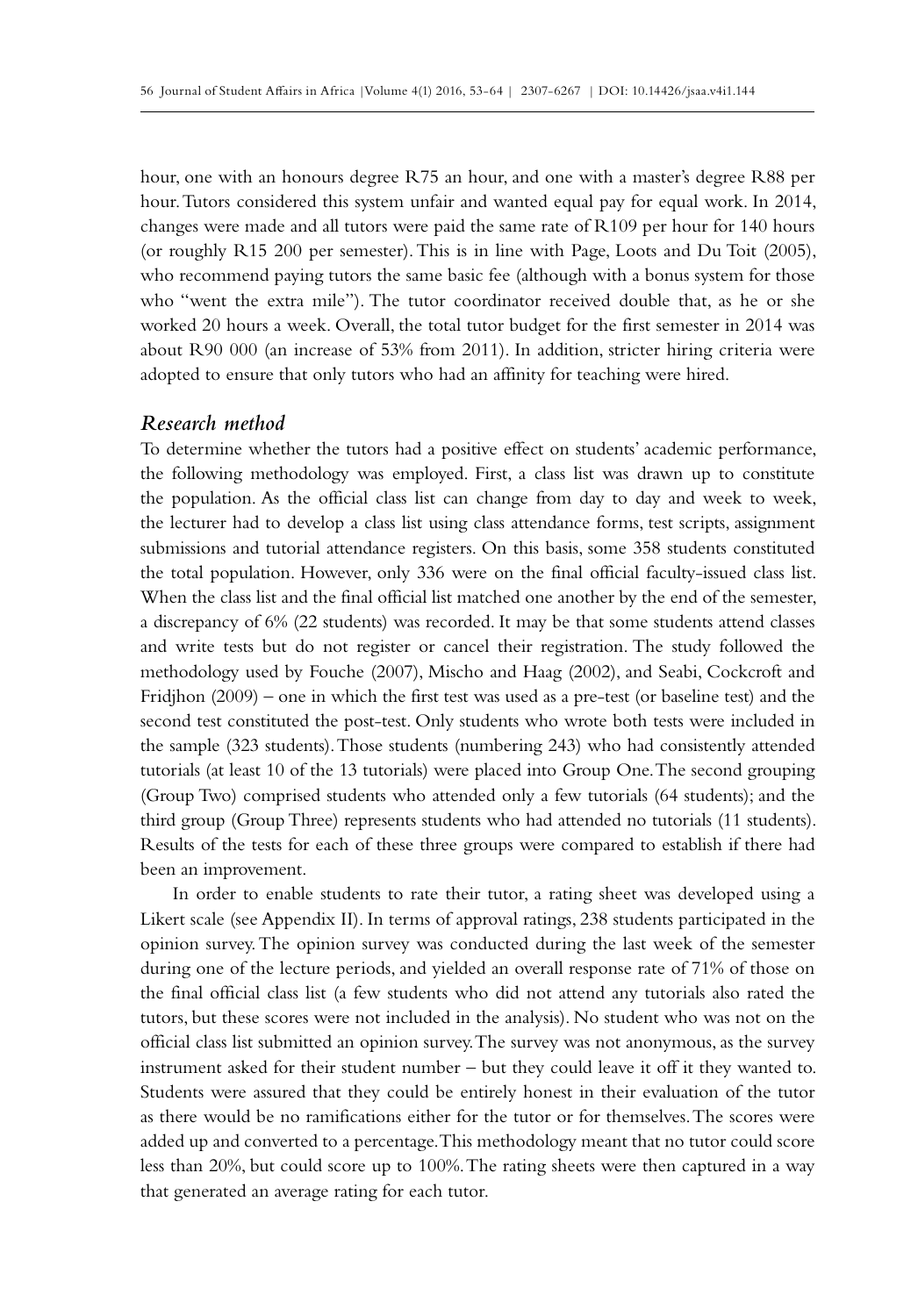# *Research findings and discussion*

Comparing the results between Test One and Test Two for each three groups (Table 1) makes it clear that the tutorials helped the students. Even attending some tutorials was better than attending no tutorials. The marks of students who attended 10 or more tutorials (Group One) marks went up, on average, by 20%. The marks of students who attended some tutorials (Group Two) fell by an average of 8%. Students who attended no tutorials (Group Three) saw their marks decline by an average of 13%. As the class average for Test One and Test Two was 46% and 45% respectively, it can be deduced that students who did not attend tutorials, or who attended only a few, placed significant downward pressure on the class average.

**Table 1: Test result comparison between the three groupings**

| Tutorial groupings by attendance          | Change between Test 1 and Test 2 |  |  |
|-------------------------------------------|----------------------------------|--|--|
| Group One (attended 10 or more tutorials) | Mean increase $+20\%$            |  |  |
| Group Two (irregular tutorial attendance) | Mean decrease -8%                |  |  |
| Group Three (did not attend tutorials)    | Mean decrease $-13\%$            |  |  |

An interesting, yet unexpected, finding was that there was a large difference between some of the tutors when a deeper analysis was undertaken of Group One students. For example, as shown in Table 2, two tutors (Tutor A and Tutor B) stood out as having the most positive effect on the marks of the students in their tutorial group. Students tutored by tutors A and B recorded an average increase between Test One and Test Two of 29%. One tutor (Tutor E) was found not to have made a positive difference; students tutored by this person recorded a decline in their test marks by 2% on average. Nevertheless, when compared to Group Two and Group Three, it was found that it is better to have a weak tutor than no tutor at all. Of interest, students also voted for one of the good tutors with their feet. That is, they had left the weakest tutor's class and joined the class of the strongest tutor. Accordingly, the strongest tutor was overwhelmed with student numbers (77), whereas the weakest tutor was left with only 42 students. Tutor A and Tutor B also had the best attendance records – indicating that they seemed to be more effective than other tutors in getting students to attend tutorials.

| Tutor   | Change between Test 1          | Average    | No. of    | No. of students |  |
|---------|--------------------------------|------------|-----------|-----------------|--|
|         | and Test 2 for the whole       | change per | students  | who attended    |  |
|         | tutorial group                 | student    | per tutor | $10+$ tutorials |  |
| Tutor A | Cumulative increase: + 188%    | $+29%$     | 77        | 62 (81%)        |  |
| Tutor B | Cumulative increase: + 188%    | $+29%$     | 57        | 52 (91%)        |  |
| Tutor C | Cumulative increase: $+ 136\%$ | $+21%$     | 68        | 50 (74%)        |  |
| Tutor D | Cumulative increase: $+$ 118%  | $+19%$     | 68        | 52 (76%)        |  |
| Tutor E | Cumulative decrease -14%       | $-2\%$     | 42        | 27 (64%)        |  |

**Table 2: Test result comparisons by individual tutors** 

*Note: the larger tutorial groups were split into two different timetable slots.*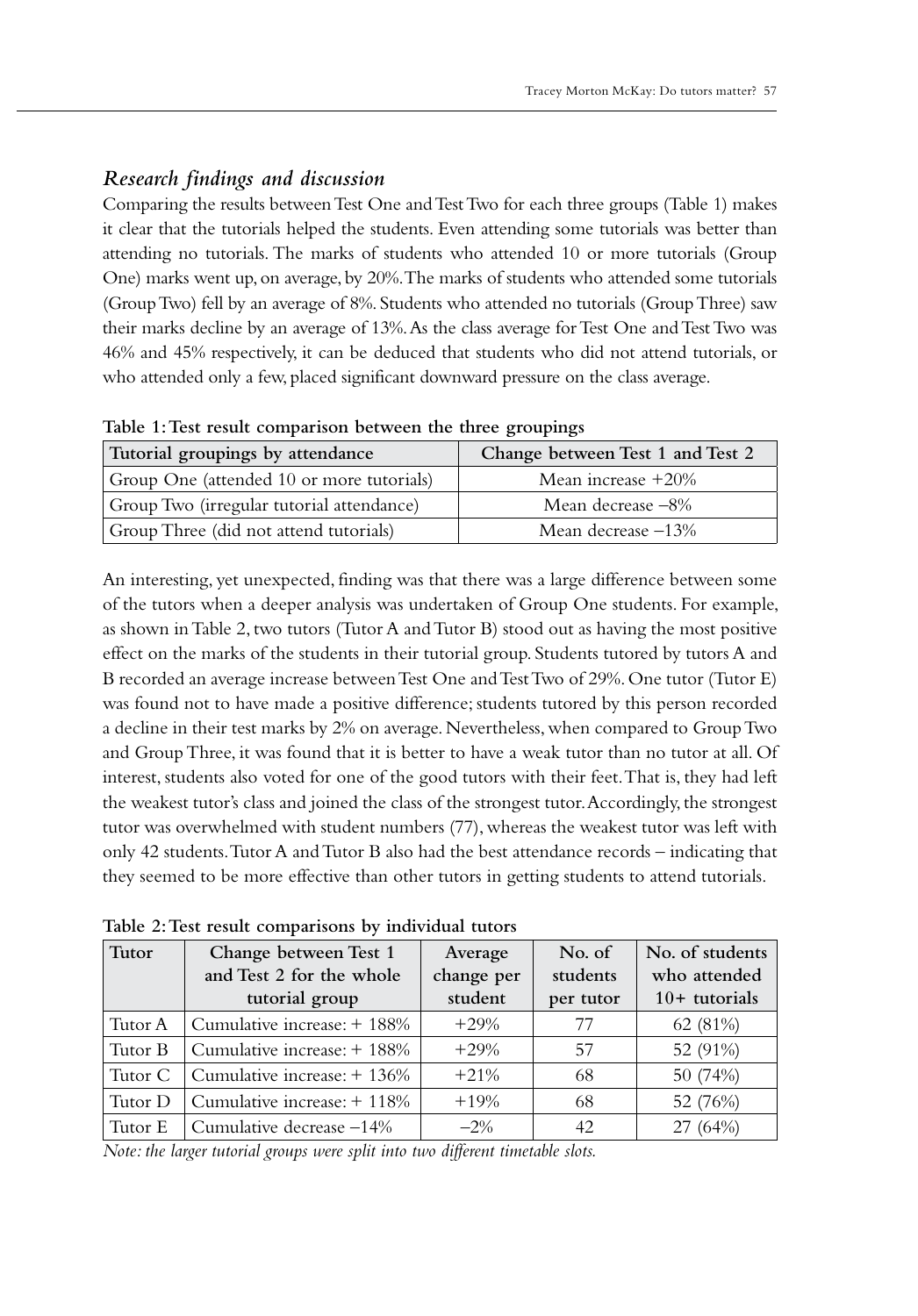Analysis of the results of the opinion survey (Table 3) reveals that student approval ratings do not correlate with improved academic performance  $[r^2 = 0.0022]$ . This finding may explain why Davids (2014) could not determine whether a tutorial system is worthwhile because that study used an opinion or rating survey. Table 3 shows that the approval rates were all uniformly high (the average rating was 83%) and clustered. One tutor (Tutor B) was given an extremely low rating by 17% of the class, despite the fact that this tutor had a positive impact on test scores. The tutor deemed the worst (Tutor E) had the second highest approval rating. That said, Tutor A, deemed to be one of the best tutors by the test scores, was also rated the best by the students. Tutor A also had the largest number of students responding – again, reinforcing the possibility that a good tutor inspires students to be more engaged and attend classes. Overall, with only five tutors to evaluate, it is not possible to say that race, gender and level of qualification of the tutor had an effect on the difference in test scores or the results of the opinion survey.

| Tutor   | Approval | Rating | No. of    | Response | Percentage   | Percentage   |  |
|---------|----------|--------|-----------|----------|--------------|--------------|--|
|         | ranking  |        | responses | rate     | of very poor | of very good |  |
|         |          |        | per tutor |          | ratings      | ratings      |  |
| Tutor A |          | 87%    | 66        | 86%      | 3%           | 29%          |  |
| Tutor E | 2        | 86%    | 30        | 71%      | 7%           | 27%          |  |
| Tutor D |          | 82%    | 44        | 65%      | 2%           | 2%           |  |
| Tutor C |          | 81%    | 52        | 76%      | 4%           | 8%           |  |
| Tutor B | 5        | 79%    | 46        | 81%      | 17%          | 9%           |  |

**Table 3: Approval ratings of individual tutors** 

Attending tutorials had a positive effect on the academic performance of the students. It must be stressed, however, that these tutorials were highly structured. Each one was carefully constructed as a unique learning opportunity to support the acquisition of conceptual and content understanding, as well as academic literacy. Thus, it cannot be assumed that tutorials not similarly structured will have the same positive effect. The actual tutor also matters. Some tutors are better able to explain, facilitate understanding, and encourage their students to become engaged learners. These tutors saw their students make the biggest gains between Test One and Test Two. The findings highlight that a poor or weak tutor can negatively affect learning. When considering both tutorial attendance and participation in the opinion survey, the results indicate that a good tutor may also stimulate and encourage participation in the module. In a situation where the class is big, students are new to the university and the lecturer is overloaded work-wise, the support of tutors and the tutor coordinator proved valuable and the expenditure justifiable.

## *Concluding remarks*

Overall, this study supports the work of Fouche (2007), Page, Loots and Du Toit (2005), Thomen and Barnes (2005), and Underhill, Clarence-Fincham and Petersen (2014). In the case of this first-year class, tutors played an important role in promoting student academic success. As the tutorials were carefully structured, however, this may also have contributed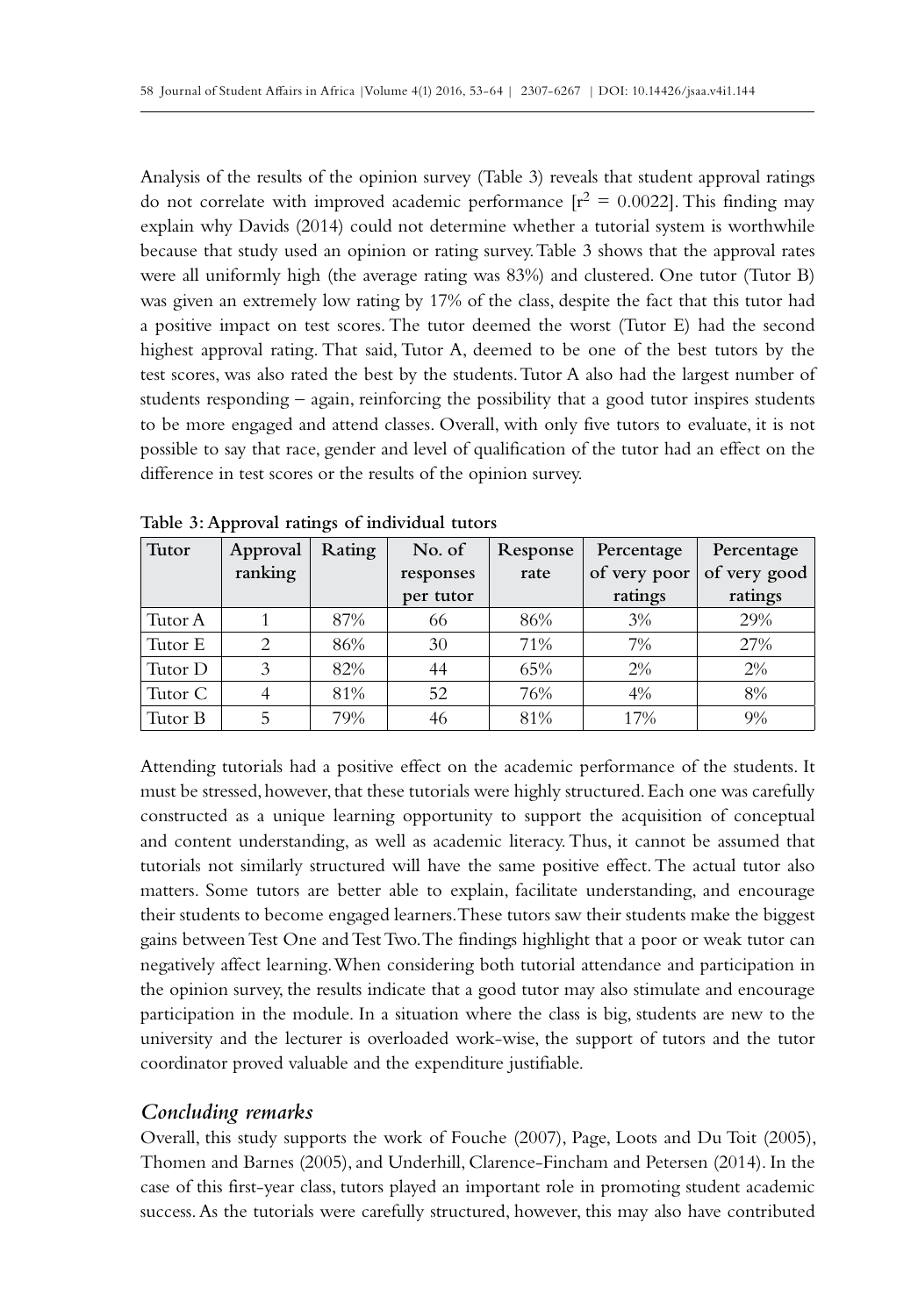to the academic success of the students. In line with Fouche (2007) and Page, Loots and Du Toit (2005), skipping tutorials was linked to academic failure. Thus, it is recommended that tutorials be made compulsory. This study also indicates that, as noted by Davids (2014), only people with the appropriate mix of qualifications, facilitation skills and popularity be employed as tutors. Certainly, the most popular tutor is not necessarily the best one. There is a need to develop and train tutors, because there was a discernible difference in skill and competence. Training may not be sufficient; tight management of who is appointed and how they conduct themselves is required to ensure that poor tutoring does not disadvantage students. Thus, accountability and reward should be built into the tutor system. Good tutors need to be paid well and retained. Perhaps programmes to retain good tutors for longer than a semester or an academic year should be explored.

| Week 1 Tut 1        | The purpose of this tutorial is to help you     | Contextual analysis |
|---------------------|-------------------------------------------------|---------------------|
| Gauteng as a        | understand the importance of: (a) using         |                     |
| gateway to Africa   | a number of different sources to inform         |                     |
|                     | yourself; (b) using sources from a variety      |                     |
|                     | of places or writers; and (c) knowing the       |                     |
|                     | difference between information written by       |                     |
|                     | corporations or employees for the purpose of    |                     |
|                     | selling something (a product or an idea) and    |                     |
|                     | information written by academics.               |                     |
| Week 2 Tut 2        | The purpose of this tutorial is to explore the  | Read text and       |
| Exploring social    | pros (advantages) and cons (disadvantages)      | figures and graphs  |
| grants in South     | of social grants. While it is obvious that in   | and answer          |
| Africa              | the face of poverty, social grants play a vital | questions           |
|                     | role in helping people improve their quality    |                     |
|                     | of life in South Africa, there are significant  |                     |
|                     | downsides to having a population dependent      |                     |
|                     | upon welfare.                                   |                     |
| Week 6 Tut 6        | Here, we trace the environmental and human      | Essay writing       |
| What are the        | health consequences of China's massive          |                     |
| environmental       | economic growth. This growth has been           |                     |
| consequences of     | based primarily on manufacturing, with          |                     |
| the massive rise of | China effectively becoming the "workshop of     |                     |
| manufacturing in    | the world". However, this economic success      |                     |
| China?              | story has come at huge environmental and        |                     |
|                     | human health costs. Some argue that if China    |                     |
|                     | were a true democracy, then the government      |                     |
|                     | would have to pay far more attention to         |                     |
|                     | solving this problem than they currently do.    |                     |

*Appendix I: Example from the lecture/work schedule*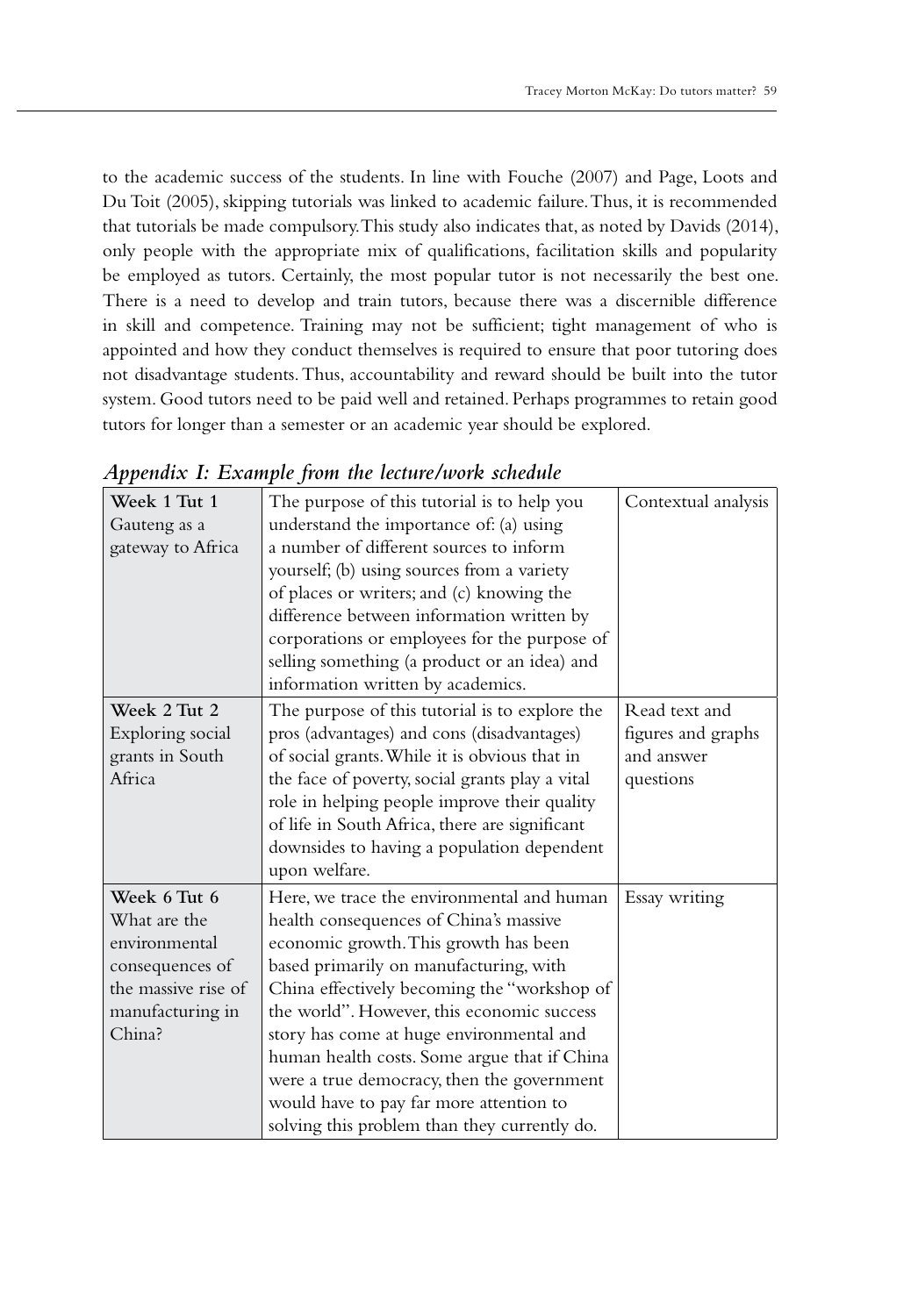#### *Appendix II: The tutor rating survey*

Read the statements below and decide the degree to which they are true or not. Focus on YOUR TUTOR. My tutor's name is:

Circle the number that corresponds with your opinion:

| <b>Statement</b>                                          | $1 =$ strongly agree $2 =$ agree<br>3=neither agree nor disagree<br>4=disagree 5=strongly disagree |                               |   |   |   |
|-----------------------------------------------------------|----------------------------------------------------------------------------------------------------|-------------------------------|---|---|---|
| My tutor is friendly                                      |                                                                                                    | $\mathcal{D}_{\mathcal{L}}$   | 3 |   | 5 |
| My tutor always started the tutorial on time              | 1                                                                                                  | $\mathfrak{D}_{\mathfrak{p}}$ | 3 |   | 5 |
| My tutor knew the work, was always prepared               | 1                                                                                                  | $\mathcal{L}$                 | 3 | 4 | 5 |
| My tutor speaks well; it is easy to understand<br>him/her | 1                                                                                                  | $\mathcal{D}_{\mathcal{L}}$   | 3 | 4 | 5 |
| My tutor helped me in this module                         | 1                                                                                                  | $\mathcal{D}_{\mathcal{L}}$   | 3 | 4 | 5 |
| I would recommend my tutor to other students              | 1                                                                                                  | $\mathcal{L}$                 | 3 | 4 | 5 |
| I would recommend my tutor as a teacher                   |                                                                                                    | $\mathcal{D}_{\mathcal{L}}$   | 3 | 4 | 5 |
| My tutor makes full use of the tutorial time              |                                                                                                    | $\mathcal{D}_{\mathcal{A}}$   | 3 |   | 5 |

## *Acknowledgements*

The author wishes to thank Joy-Michelle Tupholme and Annie-Estelle Ambani for the data capturing and assistance with the analysis, as well as Andrew Karam for the literature search.

#### *References*

- Aluko, R. & Hendrikz, J. (2012). Supporting distance education students: The pilot study of a tutorial model and its impact on student's performance. *Progressio*, 34(2), 68–83.
- Appleton, L. (2002). Tutoring relevant Geography: A People's Geography Project initiative. *Journal of Geography in Higher Education*, 26(3), 291–307.
- Archer, A. (2008). Investigating the effect of Writing Centre interventions on student writing. *South African Journal of Higher Education*, 22(2), 248–264.
- Badat, S. (2010). *The challenges of transformation in higher education and training institutions in South Africa*. Paper Commissioned by the Development Bank of Southern Africa, 56 pp. Retrieved [date] from www.ru.ac.za/media/rhodesuniversity/content/vc/documents/ The%20Challenges%20of%20Transformation%20in%20Higher%20Eduaction%20and%20 Training%20Institutions%20in%20South%20Africa.pdf.
- Beck, R.J., Skinner, W.F. & Schwabrow, L.A. (2013). A study of sustainable assessment theory in higher education tutorials. *Assessment & Evaluation in Higher Education*, 38(3), 326–348.
- Cohen, P.A., Kulik, J.A. & Kulik, C-L. (1982). Educational outcomes of tutoring: A meta-analysis of findings. *American Educational Research Journal*, 19(2), 237–248.
- Colvin, J.W. (2007). Peer tutoring and social dynamics in higher education. *Mentoring & Tutoring: Partnership in Learning*, 15(2), 165–181.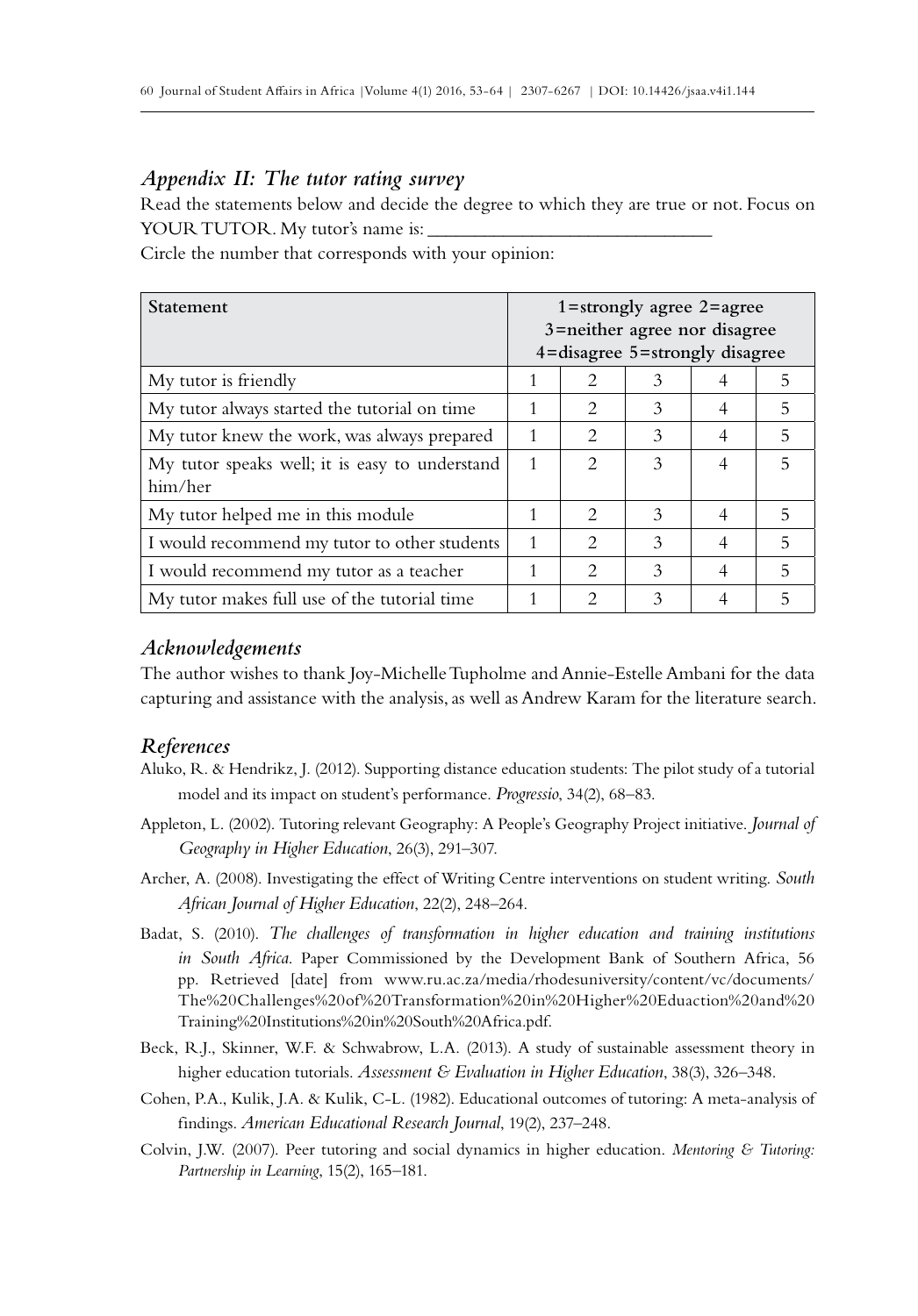Coughlan, F. (2006). Access for success. *South African Journal of Higher Education*, 20(2), 209–218.

- Cross, M. & Carpentier, C. (2009). "New students" in South African higher education: Institutional culture, student performance and the challenge of democratisation. *Perspectives in Education*, 27(1), 6–18.
- Davids, M.N. (2014). Traditional tutorial system –fit for purpose or past its sell-by date? University students' pedagogical experiences. *South African Journal of Higher Education*, 28(2), 338–354.
- Dube, C., Kane, S. & Lear, M. (2012). The effectiveness of students redrafting continuous assessment tasks: The pivotal role of tutors and feedback. *Perspectives in Education*, 30(3), 50–59.
- Du Plessis, A., Müller, H. & Prinsloo, P. (2005). Determining the profile of the successful first-year accounting student. *South African Journal of Higher Education*, 19(4), 684–698.
- Eiselen, R. & Geyser, H. (2003). Factors distinguishing between achievers and at-risk students: A qualitative and quantitative synthesis. *South African Journal of Higher Education*, 7(2), 118–130.
- Fouche, I. (2007). The influence of tutorials on the improvement of tertiary students' academic literacy. *Per Linguam*, 23(1), 45–55.
- Grant, A. (2005). From a distance: Tutors as a community of practice. *Education as Change*, 9(1), 80–100.
- Grussendorff, S., Liebenberg, M. & Houston, J. (2004). Selection for the Science Foundation Programme (University of Natal): The development of a selection instrument. *South African Journal of Higher Education*, 18(1), 265–272.
- Hlatshwayo, A. (2013). Tutorials as a way of enhancing active participation in university classes. *Journal for Language Teaching*, 47(1), 11–27.
- Hof, S. (2014). Does private tutoring work? The effectiveness of private tutoring: A nonparametric bounds analysis. *Education Economics*, 22(4), 347–366.
- Jansen, J.D., Sehlapelo, H. & Tabane, R. (2007). *I must study double now: How students encounter and negotiate academic lives at the University of Pretoria*. Pretoria: Council on Higher Education.
- Lave, J. & Wenger, E. (1991). *Situated learning: Legitimate peripheral participation*. Cambridge: Cambridge University Press.
- Lourens, A. & Smit, I.P.J. (2003). Retention: Predicting first-year success. *South African Journal of Higher Education*, 17(2), 169–176.
- Maree, K. (2008). The story of changing realities in the 21st century: Familiar themes, same relevance. *Perspectives in Education*, 26(4), 1–5.
- Margolis, H. (2005). Interesting struggling learners' self-efficacy: What tutors can do and say. *Mentoring & Tutoring: Partnership in Learning*, 13(2), 221–238.
- McKay, T. (2013). Embedding academic support within an academic discipline: A teaching model. *South African Journal of Higher Education*, 27(3), 682–695.
- Merrill, D.C., Reiser, B.J., Ranney, M. & Trafton, J.G. (1992). Effective tutoring techniques: A comparison of human tutors and intelligent tutoring systems. *The Journal of the Learning Sciences*, 29(3), 277–305.
- Mgqwashu, E.M. (2009). Rethinking academic literacy for educators: Towards a relevant pedagogy. *Perspectives in Education*, 27(3), 215–227.
- Mischo, C. & Haag, L. (2002). Expansion and effectiveness of private tutoring. *European Journal of Psychology of Education*, 17(3), 263–273.
- Mouton, N., Louw, G.P. & Strydom, G.L. (2013). Restructuring and mergers of the South African post-apartheid tertiary system (1994–2011): A critical analysis. *International Business and Economic Research Journal*, 12(2), 151–166.